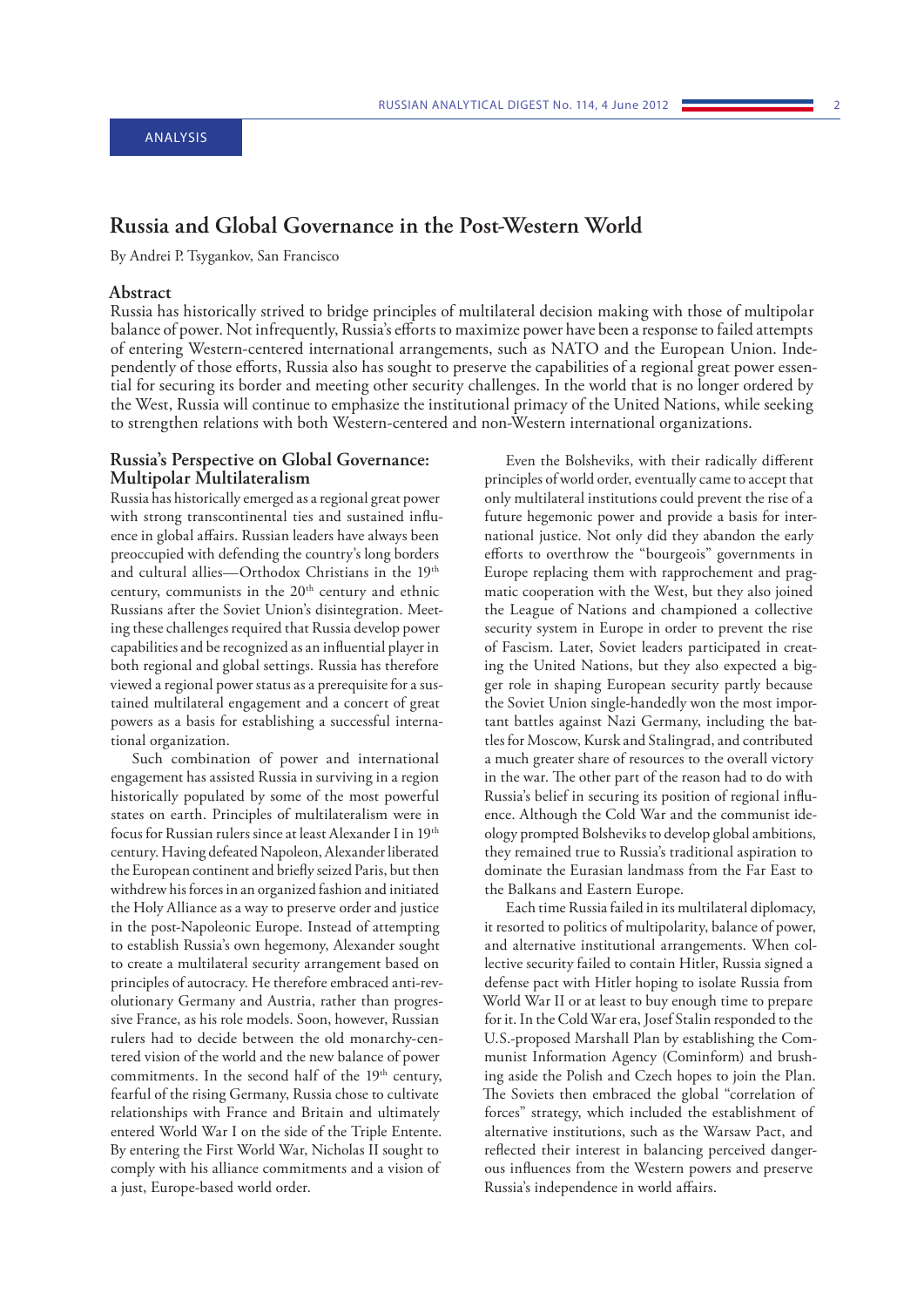#### **After the Cold War**

After the Cold War, Russia briefly experimented with the idea of joining Western-centered institutions, while abandoning its traditional regional ambitions and great power aspirations. Unlike Mikhail Gorbachev, who envisaged a global concert of different politico-economic systems, his successor Boris Yelstin embraced the vision of gaining a full-scale status in transatlantic economic and security institutions, such as the European Union, the North Atlantic Treaty Organization, International Monetary Fund, and G-7, and separating the new Russia from the former Soviet republics economically, politically, and culturally. This Western-centric vision proved unsustainable however because it both lacked domestic support and the Western nations were not eager to welcome Russia as an equal participant in their institutions. The decision by NATO to expand eastward in 1994 and to use force against Serbia outside the UN Security Council's jurisdiction in March 1999 signalled the power of the Western-centric world.

A dissatisfied Russia then revived the traditional course of advocating multipolarity, multilateralism and regional great power status. With Yevgeni Primakov as foreign minister, Russia pursued "multi-vector" policies, which meant that it would no longer unequivocally side with Europe or the United States at the expense of its relationships with key participants from the Eurasian continent, such as China, India, and the Islamic world. Russia was also proclaimed to be a distinctly Eurasian great power.

However, multilateralism did not fully yield to multipolarity, as Moscow continued to emphasize the centrality of the UN and work on strengthening Russia's role in traditional global governance structures. In July 1992, for example, it managed to join the G-7, despite the opposition from Britain and Germany. Russia also pursued an ambitious agenda of developing an economic union and a collective security pact with the former Soviet republics. Despite growing resentment toward NATO, it did not break its ties with the alliance and in May 1997 negotiated the establishment of Russia–NATO Council on a permanent basis. Russia also became a founding member of the Shanghai Cooperation Organization (SCO) that emerged out of a 1997 Russia–China treaty on border-troop reduction and included China, Kazakhstan, Tajikistan, and Kyrgyzstan. The organization became prominent after September 11 by emphasising the need to address terrorism and security problems in Central Asia.

A similar pattern of failed attempts at multilateralism followed by a renewed emphasis on multipolarity took place under President Putin in the 2000s. Immediately after the September 11 terrorist attacks on the United

States, Putin sought to engage the Western nations into common international projects and security arrangements, but changed his approach as soon as he sensed that the West wanted to preserve Western-centric institutions and principles across the globe. As with Primakov, Putin's response did not really amount to replacing multilateralism with multipolarity. Rather, it was an attempt to assert Russia's right to participate in Western institutional arrangements. In particular, the Kremlin wanted to build joint security institutions with the West to replace the abandoned ABM treaty, join the WTO, and establish greater cooperation between NATO and the Moscow-initiated Collective Security Treaty Organization (CSTO) in securing Central Asia from terrorism. This was at the heart of Putin's speech at the Munich Conference on Security Policy, in which he accused the U.S. of "unilateralism" and "disdain for the basic principles of international law."

After not receiving the sought-after recognition of his ideas, Putin moved towards strengthening Russia's cooperation with non-Western nations and institutions. For example, Russia stepped up its economic and military cooperation with China and the SCO. In June 2009, Russia also hosted the first summit of the leaders of the BRIC countries in Yekaterinburg, which resulted in a joint declaration on the establishment of an equitable, democratic and multipolar world order. For the first time, Russia's insistence on multipolar multilateralism was recognized prominently, albeit by non-Western powers. In addition—true to its desire to remain a regional power—Russia also sought to strengthen its control over the post-Soviet region, building pipelines in all geographic directions, raising energy prices for its oil and gas-dependent neighbours and working to develop Russia-friendly political and military relations in the region.

## **In the Post-Western World**

The 2008/9 financial crisis revealed that the world was now entering a radically new stage of development. Structurally, the world is still dominated by the US, with the Western powers (especially America) retaining their military dominance around the world, supported by their global superiority in political, economic and cultural terms. However, in terms of its dynamic trajectory, the world is becoming increasingly less Westerncentric, even if the exact direction and end-result remain unclear. While the global economic crisis has severely undermined the Western-centered model of global economic expansion, the Russia–Georgia war also ended the West's monopoly on the unilateral use of force previously demonstrated by NATO's military attacks on Yugoslavia and the United States' invasion of Iraq. The